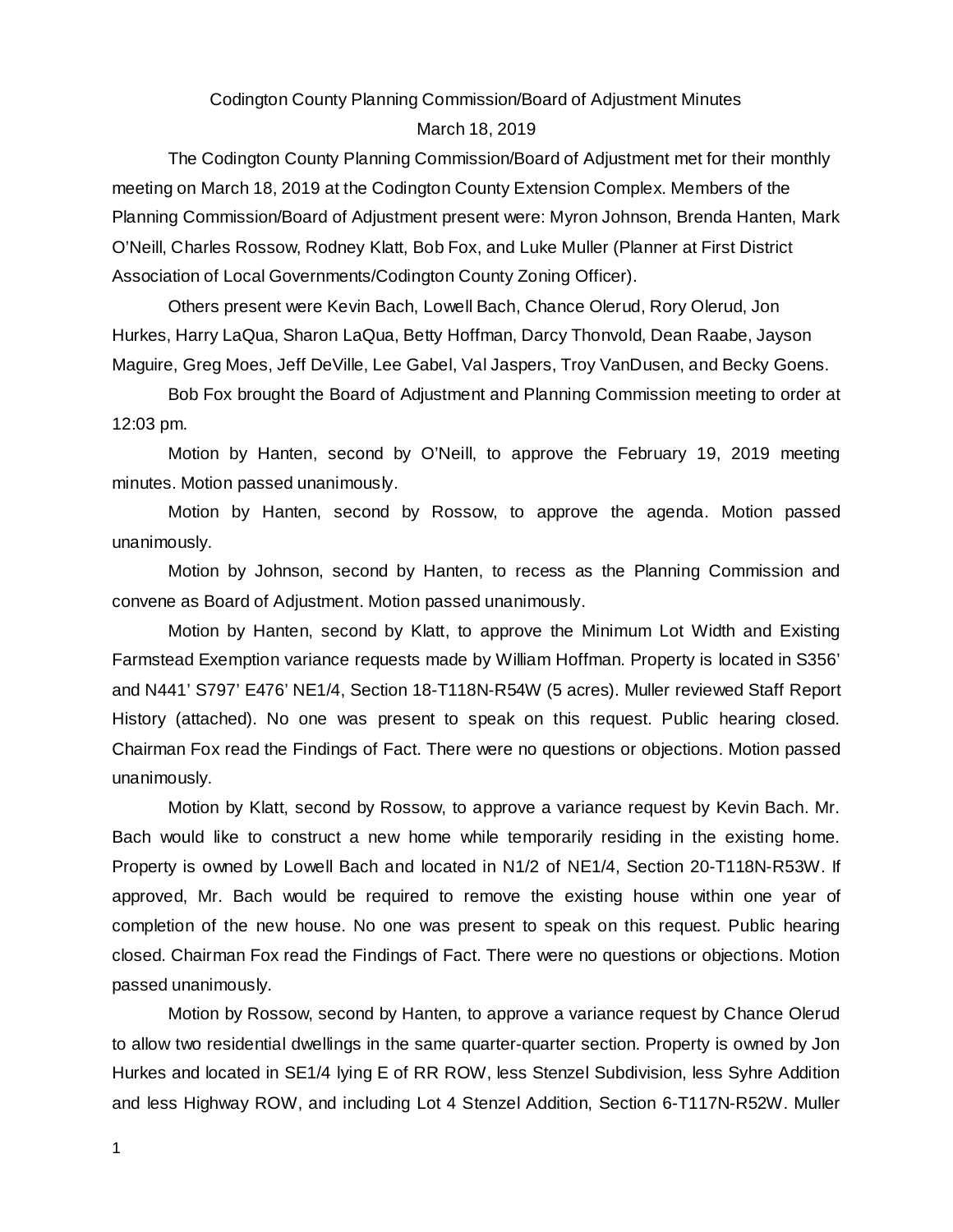reviewed Staff Report History (attached). Adjacent landowner Harry Laqua would like to know where the house is to be constructed. Mr. Laqua currently maintains the 167<sup>th</sup> Street as it is a minimum maintenance, dead-end road. Mr. Olerud would have only one house and is planning to construct on the east side of the property but the exact location has not been determined due to the amount of snow. Public hearing closed. Board member Johnson would like the access on 455<sup>th</sup> Street as it is a hard-surfaced, county maintained road. The culvert should be able to handle run-off water properly. Motion by Johnson, second by Klatt, to add the amendment that primary access is to be on 455<sup>th</sup> Avenue. Motion on the amendment passed unanimously.

Board member Mel Ries arrived at 12:25 p.m.

Olerud would like to keep the existing access on 167<sup>th</sup> Street. Chairman Fox indicated there must be direct access to the new home from 455<sup>th</sup> Avenue and not 167<sup>th</sup> Street. The original motion, with the amendment, passed 5-1.

Motion by Rossow, second by Hanten, to approve the Conditional Use Permit request by KaBoomers ½ Price Fireworks. This request is for a temporary roadside stand utilizing a permanent structure for sales of fireworks on property in S771' of N1205' of W732' in N1/2 of NW1/4, Section 5-T117N-R52W. Muller reviewed Staff Report History (attached). If approved, the following conditions will apply to the Permit:

- A. The applicant is required to meet all State laws regarding location and operation of fireworks stand (separation from other structures, hours of operation, etc).
- B. The applicant may be required to present the Zoning Officer with a copy of the State Permit from the State Fire Marshall's Office prior to opening for sales for any specific season.
- C. Sales shall occur no closer than 65' to the public right-of-way.
- D. No parking shall be allowed in the public right-of-way.
- E. Separate conditional use permit(s) are required for any off-premise advertising associated with the business.
- F. Total on-premise signage shall not exceed eighty (80) square feet.
- G. The conditional Use is valid only for the dates of June 27 through July 5, 2019 and may be renewed annually with no further action by the Board of Adjustment provided the operator declare the intent to resume operations for the specific year to the Zoning Officer in writing on or before June 1 of the specified year.
- H. All signs are to be removed on or before July 12, 2019; or any subsequent year the permit is effective.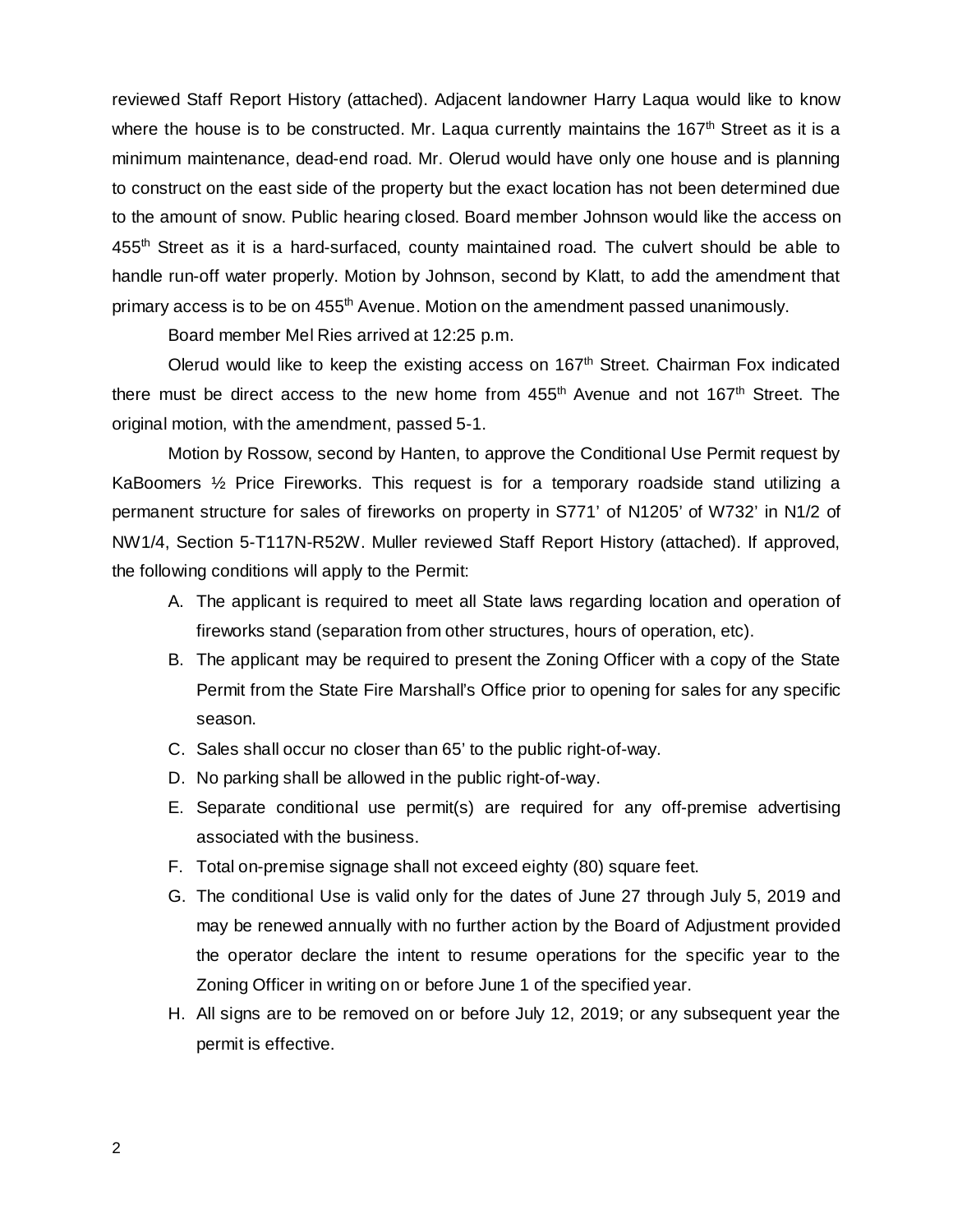- I. If there are documented complaints, the Board of Adjustment will hold a hearing to determine whether additional conditions are warranted or whether the applicant should be required to close the business.
- J. The applicant further agrees that if any terms of this agreement are not complied with, the applicant shall forfeit his/her claim to a Conditional Use permit.

Chairman Fox read the Findings of Fact. There no questions or objections. Motion passed unanimously.

Chairman Fox read the Findings of Fact regarding Mr. Olerud's variance request as it was overlooked. There were no questions, comments, or objections.

Motion by Hanten, second by Ries, to recess Board of Adjustment and reconvene as Planning Commission. Motion passed unanimously.

Motion by Rossow, second by O'Neill, to recommend approval to the Board of County Commissioners the Plat of Bill Hoffman Addition in the NE1/4 of Section 18-T118N-R54W. This request would be to plat a 5-acre lot at the site of an existing farmstead consistent with the requirement of existing farmstead exemption variance considered earlier this meeting. Motion passed unanimously.

Motion by O'Neill, second by Ries, to recommend approval to the Board of County Commissioners the Plat of Olerud Addition in SE1/4 of Section 6-T117N-R52W (42.2 acres). This plat eliminates the 10-acre "Lot 4, Stenzel Addition" which no longer has building rights due to variance granted in 2015. Motion by Johnson, second by Hanten, to add the amendment that a driveway and/or approach to 455<sup>th</sup> Avenue must be constructed prior to issuance of a building permit. Motion passed. Original motion, with amendment passed 6-1.

The Planning Commission, along with County Commissioners Troy VanDusen and Lee Gabel, reviewed and discussed a draft of the updates to the Concentrated Animal Feeding Operation (CAFO) regulations. The draft incorporates comments from the two boards at previous meetings. Others present for this discussion were: Greg Moes, Val Jaspers, Jeff DeVille, and John West. Following today's discussion, a draft of Chapter 5.21 Concentrated Animal Feeding Operation Regulations (CAFO's) will be presented at a joint meeting of the Planning Commission and Board of County Commissioners for action at the April 15, 2019 meeting. This will include a public notice and public hearing. The second reading on the ordinance for the County Commissioners will be April 23, 2019.

Board member Charles Rossow was excused at 2:30 p.m.

Commissioner VanDusen was excused at 2:55 p.m.

Motion to adjourn by O'Neill, second by Ries. Motion passed unanimously. Meeting adjourned at 3:40 pm.

3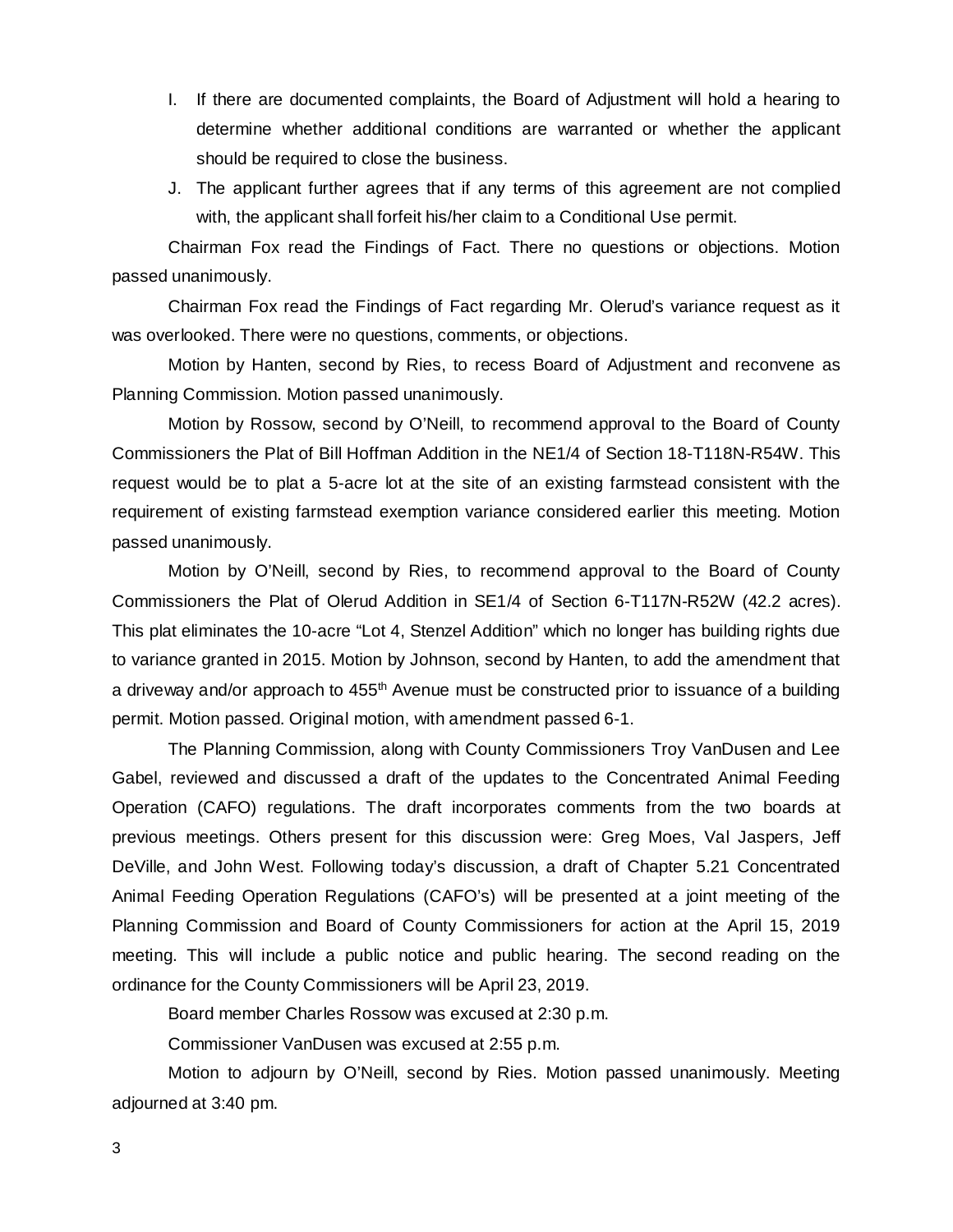Respectfully Submitted,

Becky Goens, Secretary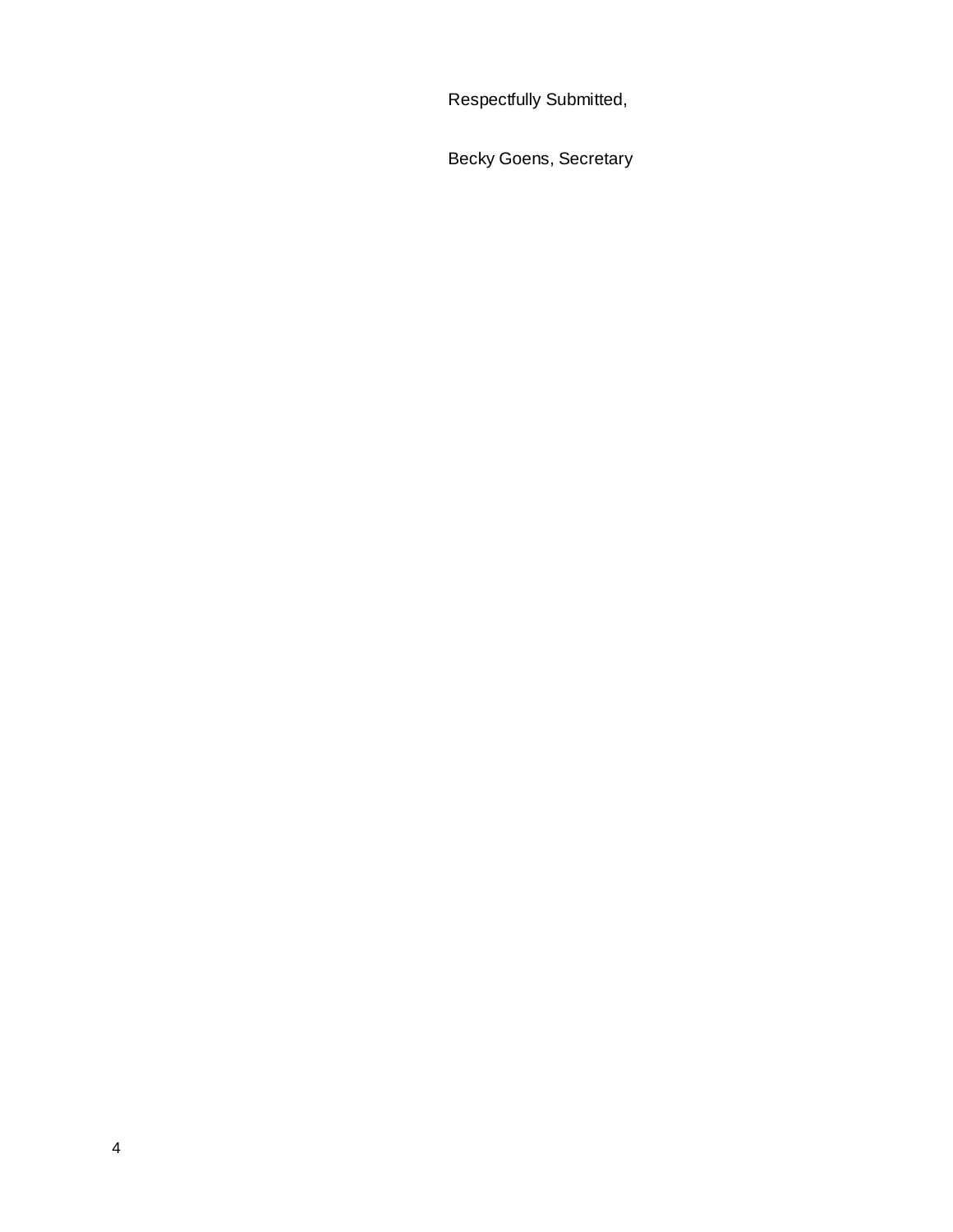#### **MARCH 2019 CODINGTON COUNTY PLANNING COMMISSION/BOARD OF ADJUSTMENT STAFF REPORT**

### **MONDAY – MARCH 18, 2019 – 12:00 p.m.**

### **CODINGTON COUNTY BOARD OF ADJUSTMENT**

#### **ITEM #1 (2) VARIANCES**

#### **Applicant/Owner: William Hoffman**

Property Description: S356' and N441' S797' E476' NE1/4, Section 18-T118N-R54W, Codington County, South Dakota. (Fuller Township)

#### **minimum lot width (3.04.03.2).** (Application received 3/4/2019) **Action Items – Variances – Minimum lot size/Existing farmstead exemption (3.04.03.7.b),**

#### **Zoning Designation: Agricultural**

**Request:** The applicant seeks variances from the minimum lot width, minimum lot area (by virtue of existing farmstead exemption), to retain building rights on property with an existing farmstead.

#### s): **History/Issue(**

- 1. The applicant seeks to split the farmstead from the farmland.
- 2. The property was used as a base for farming operations prior to 1976 and has remained lived in.
- 3. Codington County's Zoning Ordinance does allow for variance from the 35 acre-minimum lot requirement if the lot is determined to be an existing farmstead which contains at least five acres and thereby affording building rights.
- 4. Based upon site visit and review of department of equalization records it appears this site meets the definition of an existing farmstead.
- 5. A similar variance was granted on this property in March 2005 on the condition the ~5 acre lot be platted and that the remainder of the property be transferred with the lot in the future.
- 6. Since then, the Board has allowed similar variances where the remaining portion is less than thirty-five acres on the condition the applicant sign/record a letter of assurance agreeing the remainder of the property does not have building rights unless it is owned in common with the new lot or in combination with a total of 35 acres.
- 7. Staff recommendation (Variance) Existing Farmstead Exemption and variance to *Minimum Lot Width*- Approve request because 1) The lot does contain at least five acres which meets the terms of the Ordinance. 2) The Zoning Officer after review of anecdotal information, records and site-visit has determined that this parcel is under contiguous ownership of an existing farmstead/residential site prior to November 26, 1976. If approved it should be done so on the condition that the applicant plat a lot of at least five (5) acres in accordance with the Codington County Subdivision Ordinance; and that a letter of assurance be recorded agreeing that no building permits may be issued to the remainder of the legal description unless owned in common with this lot or as part of a 35 acre legal description.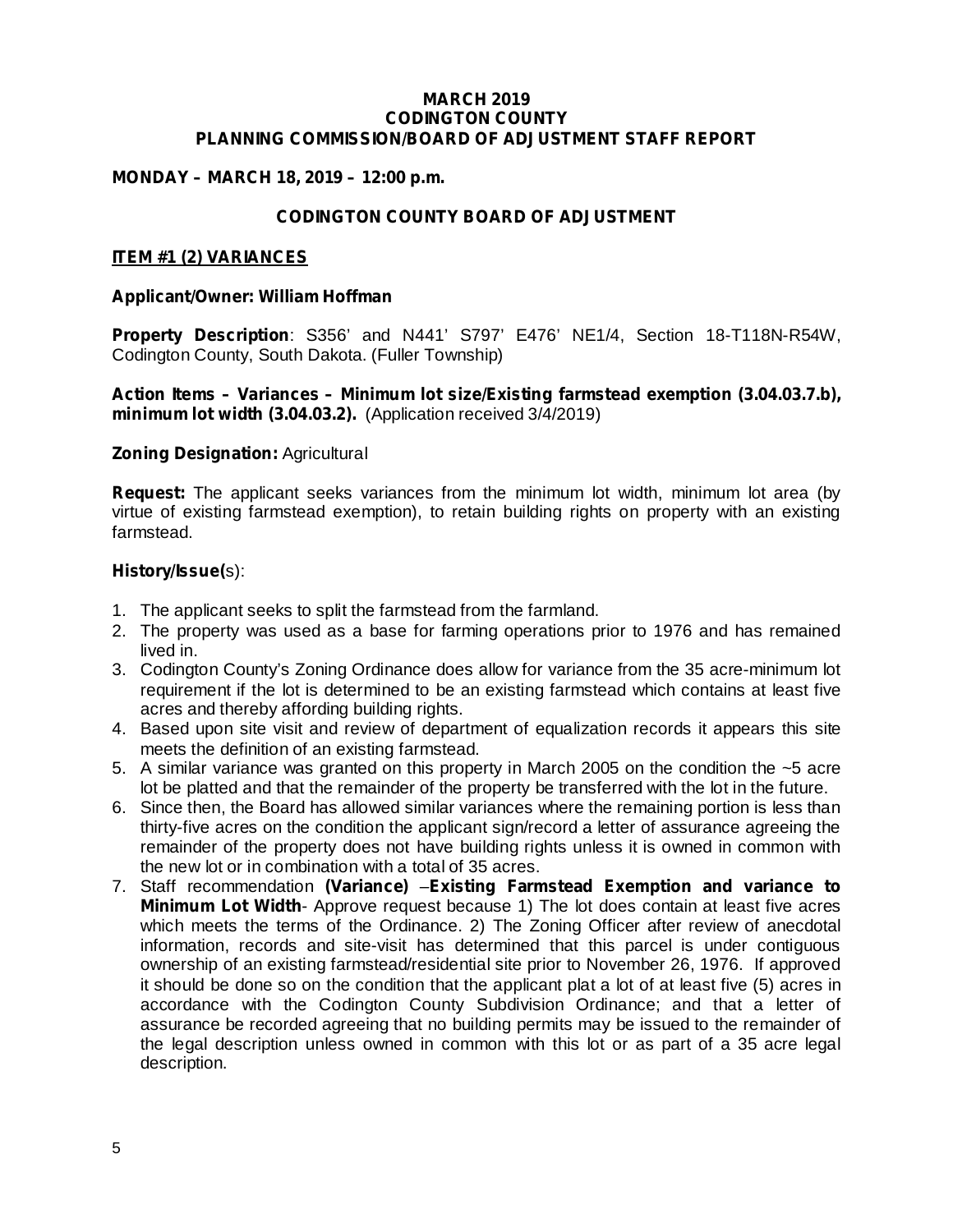### **ITEM #2 VARIANCE**

### **Applicant: Kevin Bach / Owner: Lowell Bach**

**Property Description** N1/2 of NE1/4, Section 20-T118N-R53W, Codington County, South Dakota. (Fuller Township)

*Action Item – Variance – more than one principal structure per lot (5.20) (Application received 3/1/2019)*

### **Zoning Designation: A - Agricultural District**

Request: The Bach's seek to construct a new home while keeping their existing home on site until construction is complete.

### s): **History/Issue(**

- 1. The Bach's propose to remove the existing house and build a new house.
- 2. Regarding the second home, the zoning ordinance specifies that only one principal structure (in this case, a house) can be located on a single lot.
- 3. In the past, the Board has granted variance to temporarily allow more than one residence on a site provided the applicant agree to remove the existing house. Historically, one of the two houses has been required to be removed within one year of occupying the new residence.
- 4. Staff recommendation *– Variance to temporarily allow two principal structures on the* same lot-Staff recommends approval of the variance for 2 principal structures subject to the applicant signing a letter of assurance agreeing to remove the existing residential structure from the above-described parcel within one year of taking occupancy of the new home.

### **ITEM #3 VARIANCE**

#### **Applicant: Chance Olerud / Owner: Jon Hurkes**

Property Description: SE1/4 lying E of railroad ROW, less Stenzel Subdivision, less Syhre Addition and less Highway ROW, and including Lot 4 Stenzel Addition, Section 6-T117N-R52W, Codington County, South Dakota (Elmira Township)

(application received 3/4/2019) **Action Items – Variances – More than 1 house per quarter-quarter section (3.04.01.2).**

#### **Zoning Designation: Agricultural**

Request: The applicant seeks variances from the maximum density per quarter-quarter section to allow a house on a lot with greater than 35 acres.

#### s): **History/Issue(**

- 1. Mr. Olerud seeks to purchase the ~42 acre parcel which includes two legal descriptions.
	- a. Lot 4 Stenzel Addition
	- b. Remainder of SE1/4 East of the Railroad Addition (less Syhre Addition)
	- c. Syhre Addition was created as a condition of approval of variance in September 2015.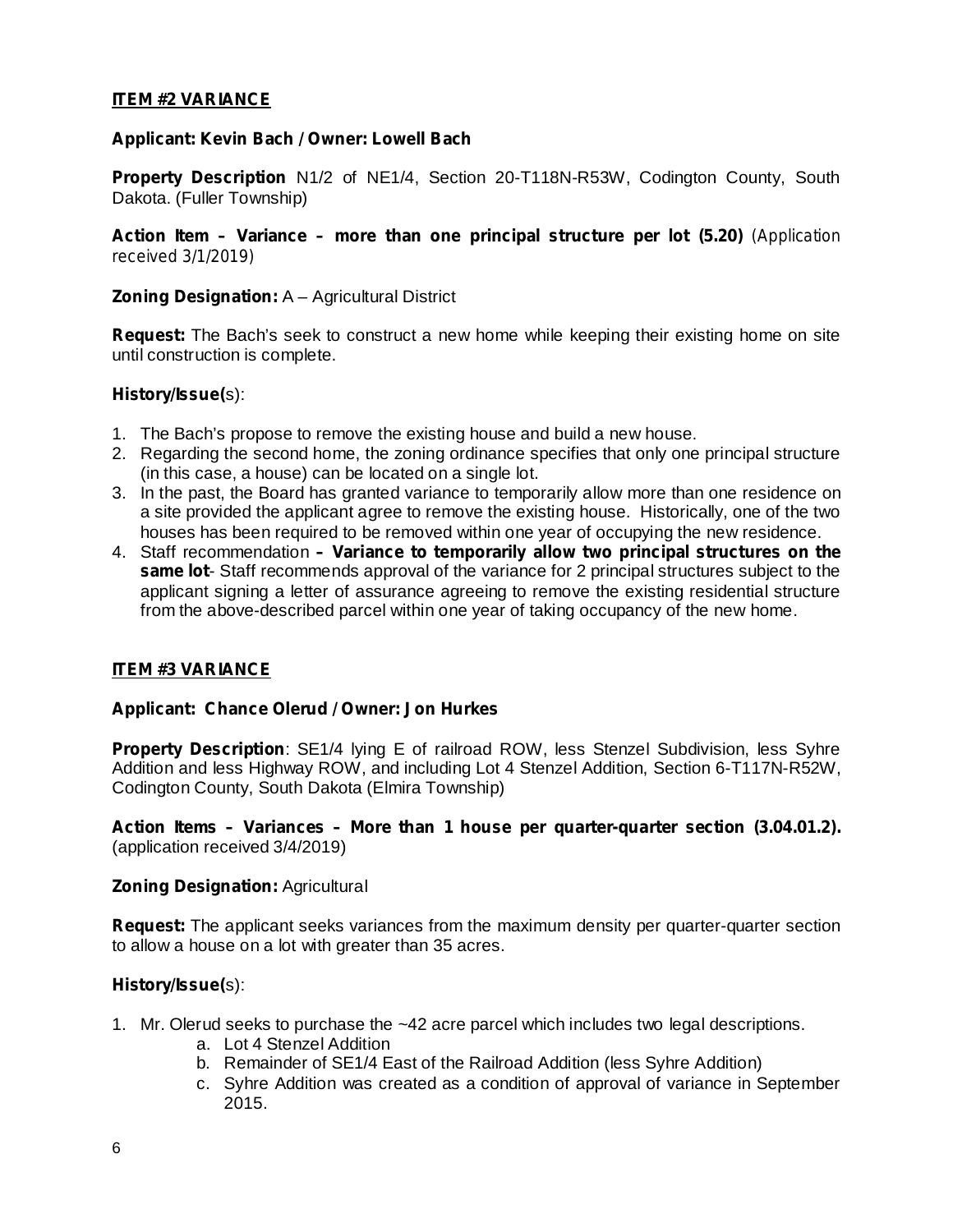- i. Transferred ~10 acre building right from Lot 4 Stenzel Addition to Syhre Addition.
- ii. Now the above legal description is require to retain at least 35 acres.
- 2. Mr. Olerud seeks the ability to construct a house in the east 1,320' of the property (SE1/4 of SE1/4) despite the fact that Mr. Syhre's house is already in that quarter-quarter section.
	- a. Mr. Olerud/Hurkes **does not** seek to build more than one house on this property.
- 3. This property is bordered on the east by County Road 11 (Old 81), and on the south by a no maintenance Township Road. At least part of which is vacated.
	- a. The road is primarily maintained (snow) by the property owners.
- 4. If the variance is denied, a house could still be built on this parcel, however it would nearly guarantee access would come off of the section-line road to the south.
- 5. Approval does not guarantee that access would come off the county road unless made a condition of approval.
- 6. In 2011 the Board approved a variance to this rule to allow a second house in the same quarter-quarter for the neighbor bordering this to the south. (The Board also denied his request to have a lot of less than 35 acres at that time.)
- 7. Staff has heard from the neighbors to the south (Laqua) who does not object to the variance as long as access is limited to the county road.
- 8. Staff recommendation (Variance) Variance to residential density per quarter-quarter-The Board could postpone, deny or approve the request. Staff recommends that if approved the Board could use the following findings:
	- a. Following the required density would encourage the applicant to use the nomaintenance township road to a greater degree than is already used.
	- b. The Board has allowed more than one residence in the same quarter-quarter in the past if the lot:
		- i. Contains at least thirty-five acres AND
		- ii. The quarter-quarter contains either:
			- 1. Nonconforming lot of record.
				- 2. Existing Farmstead, lot width would lead to the applicant constructing in the floodplain and having to cross two blue lines (USGS) with a driveway.
	- c. Approval would not increase the development density intended by this ordinance because this quarter-quarter section does contain a lot of record; building right for which has been transferred and utilized already.
	- d. The variance can be granted but still allowing the lot to contain at least 35 acres and not exceed the development density already allowed by ordinance provided the new lot is Platted and a letter of assurance be signed and recorded agreeing to the following:
		- i. The residential development right associated with the SW1/4 of the SE1/4 be tied to the new lot.

### **ITEM #4 CONDITIONAL USE**

#### **Owner/Applicant: Thor and Darcy Thonvold**

Property Description S771' of N1205' of W732' in N1/2 of NW1/4, Section 5-T117N-R52W, Codington County, South Dakota. (Rauville Township)

### **Action Items – Conditional Use Permit – (3.04.02.37)** (Application received 2/12/2019)

**Zoning Designation: A - Agricultural District**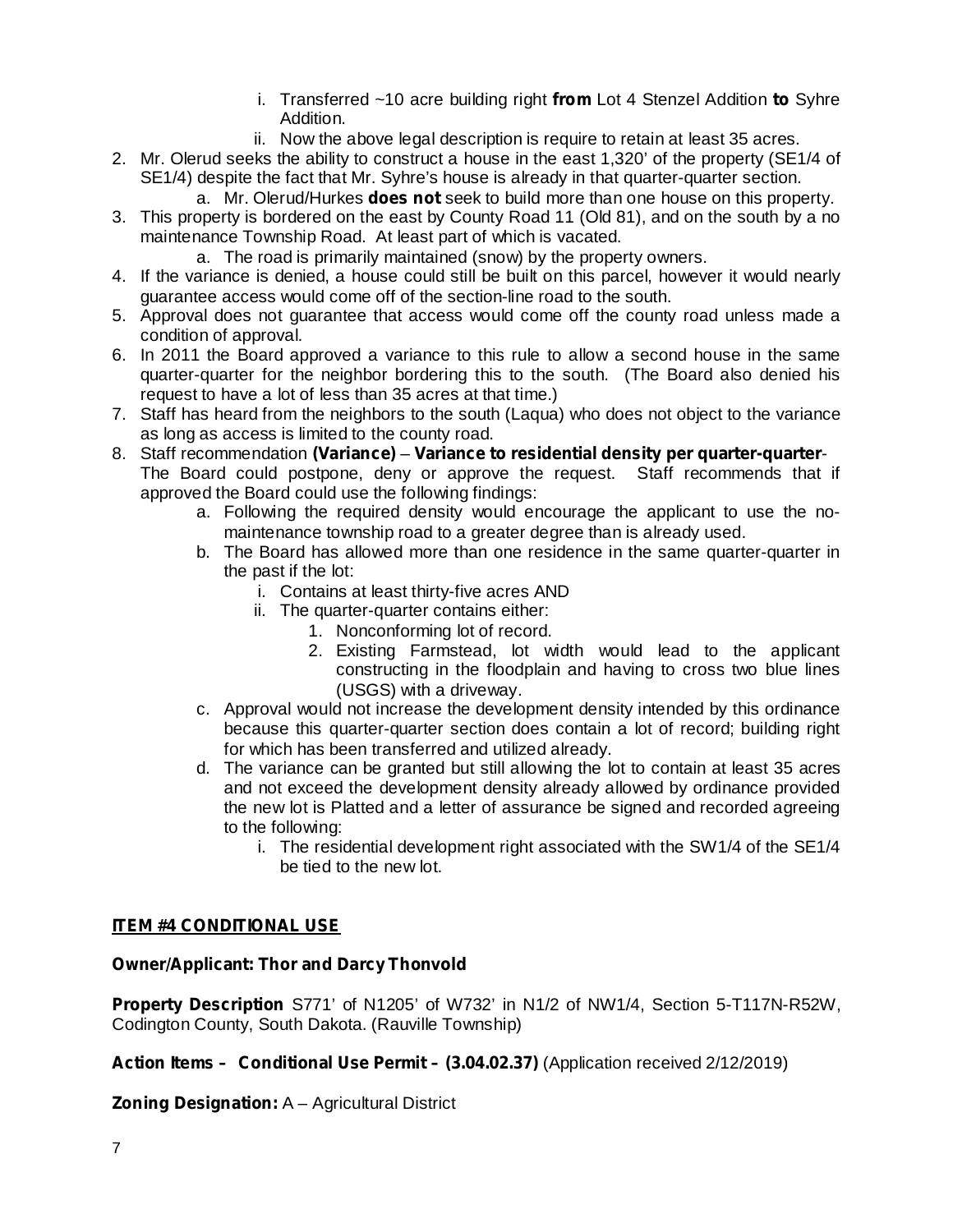Request: The Thonvold's seek to sell fireworks out of a permanent structure.

# s): **History/Issue(**

### *Specifics of this request:*

- 1. The Thonvold's seek to sell fireworks out of a tent on the above described property.
- 2. The Thonvolds sold fireworks in Rauville under permit issued to Kaboomers for the several years out of a temporary structure, until getting permit two years ago to sell at their residence on this property.
- 3. Codington County has received no complaints regarding the sale of fireworks in Rauville, nor last year on this property.
- 4. In the first year they sold out of a tent; last and this year they propose to sell out of an existing structure on the property.
- 5. Adequate parking and loading will be provided for the fireworks sales site.
- 6. The Thonvold's/Kaboomers will obtain a license for retail sale of fireworks from the state.

# *Ordinance, Comprehensive Land Use Plan and other regulations regarding this request:*

- 1. Permanent stands for the sale of fireworks are allowed by conditional use.
- 2. Aside from the general requirements of Section 4.05.01.6.a-f., no specific standards are listed in the zoning ordinance for fireworks sales.
- 3. The Comprehensive Land Use Plan lists the following considerations in issuing a permit for all fireworks sales:
	- a. Fireworks sales and storage operations are required to meet all applicable state and federal regulations regarding the sale and storage of fireworks.
	- b. Applicants for sale of fireworks shall obtain a State Permit from the South Dakota State Fire Marshall's Office prior to the sale of fireworks.
	- c. Codington County shall review and require precautions be taken for the safety of patrons, employees and adjacent land uses.
	- d. Permits for the sale of fireworks shall be specific to the season applied for and expire or be suspended until the next permitted season.
	- e. Fireworks sales are required to be situated with access to a county road, paved road, or Board of Adjustment approved privately maintained road.
	- f. On-site parking and loading will vary upon the size of the operation and may require site specific consideration.
	- g. Entrance and exit to and from the site will be achieved in a forward gear.
	- h. Storage of fireworks may be required to be screened from adjacent landowners and/or rights-of-way.
- 4. The Board has historically added conditions specifying sign area and duration, compliance with state law, duration of sales, expiration/re-application of permit, parking, and loading requirements.
- 5. The Board has historically authorized an applicant to continue operation of fireworks sales without an annual conditional use permit being issued if the business is operated three consecutive years without complaint. This would be the third consecutive year for this business.
- 6. As of the date of this report staff has received no objections regarding this request.

### : *Staff recommendation*

*Conditional Use Permit: Temporary Roadside Stand for sale of Fireworks. The Board may* table the request, deny the request or approve the request. If approved, the staff recommends, at a minimum, the following conditions: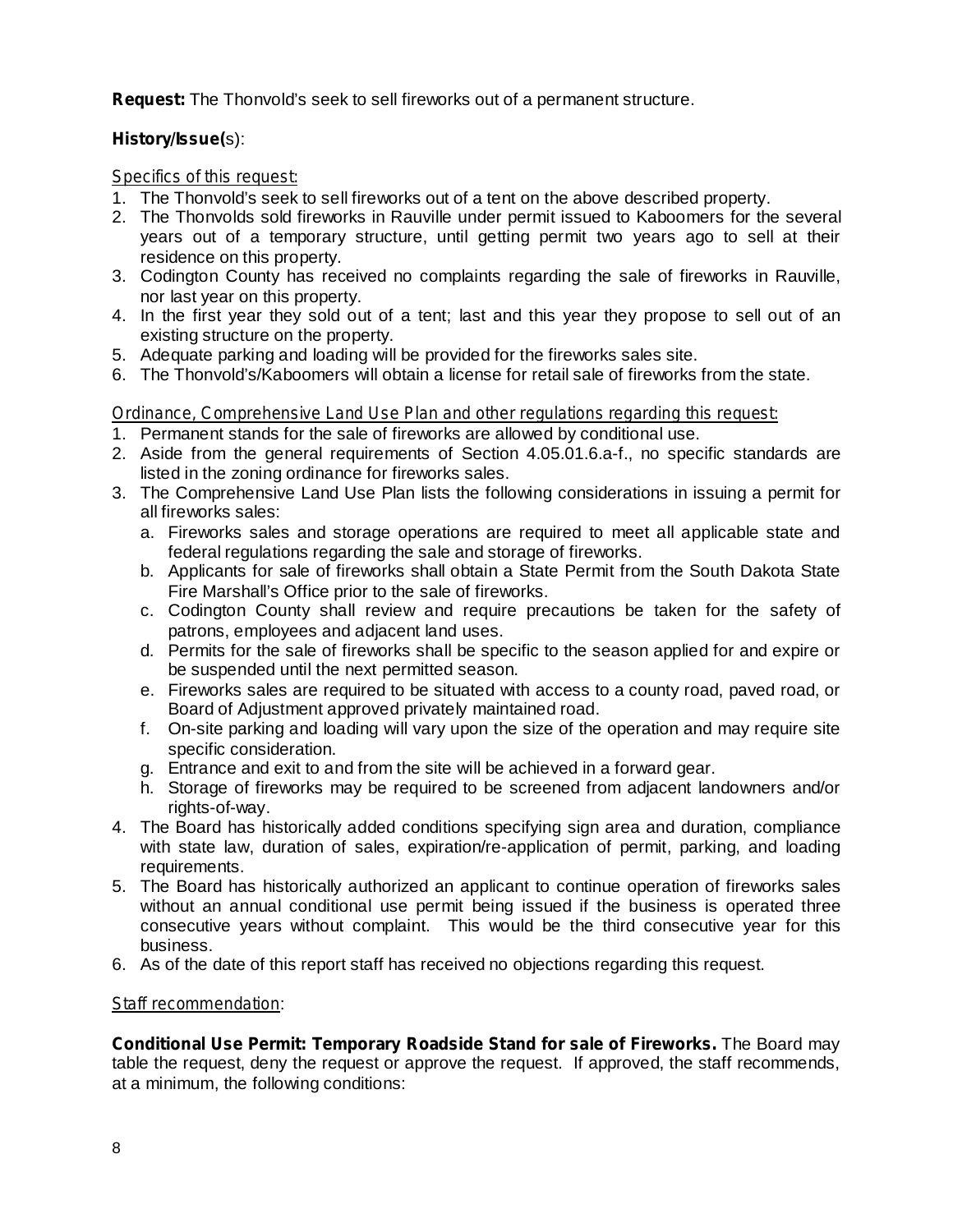- K. The applicant is required to meet all State laws regarding location and operation of fireworks stand (separation from other structures, hours of operation, etc).
- L. The applicant may be required to present the Zoning Officer with a copy of the State Permit from the State Fire Marshall's Office prior to opening for sales for any specific season.
- M. Sales shall occur no closer than 65' to the public right-of-way.
- N. No parking shall be allowed in the public right-of-way.
- O. Separate conditional use permit(s) are required for any off-premise advertising associated with the business.
- P. Total on-premise signage shall not exceed eighty (80) square feet.
- Q. The conditional Use is valid only for the dates of June 27 through July 5, 2019 and may be renewed annually with no further action by the Board of Adjustment provided the operator declare the intent to resume operations for the specific year to the Zoning Officer in writing on or before June 1 of the specified year.
- R. All signs are to be removed on or before July 12, 2019; or any subsequent year the permit is effective.
- S. If there are documented complaints, the Board of Adjustment will hold a hearing to determine whether additional conditions are warranted or whether the applicant should be required to close the business.
- T. The applicant further agrees that if any terms of this agreement are not complied with, the applicant shall forfeit his/her claim to a Conditional Use permit.

### **CODINGTON COUNTY PLANNING COMMISSION**

#### **ISSUE #1 PLAT**

### **Applicant/Property Owners: William Hoffman**

**Property Description:** Plat of Bill Hoffman Addition in the Northeast Quarter (NE1/4) of Section 18-T118N-R54W, in the County of Codington, South Dakota. (Fuller Township)

**Zoning Designation: A-Agricultural District** 

**Request:** Plat an 5 acre lot at the site of an existing farmstead consistent with the requirement of existing farmstead exemption variance considered earlier this meeting.

#### **ISSUE #2 PLAT**

#### **Applicant/Property Owners: Chance Olerud / Jon Hurkes**

Property Description: Plat of Olerud Addition in the Southeast Quarter (SE1/4) of Section 6-T117N-R52W, in the County of Codington, South Dakota. (Elmira Township)

**Zoning Designation: A-Agricultural District** 

Request: Plat a 42 acre lot which eliminates the 10-acre "Lot 4, Stenzel Addition" which no longer has building rights due to variance granted in 2015.